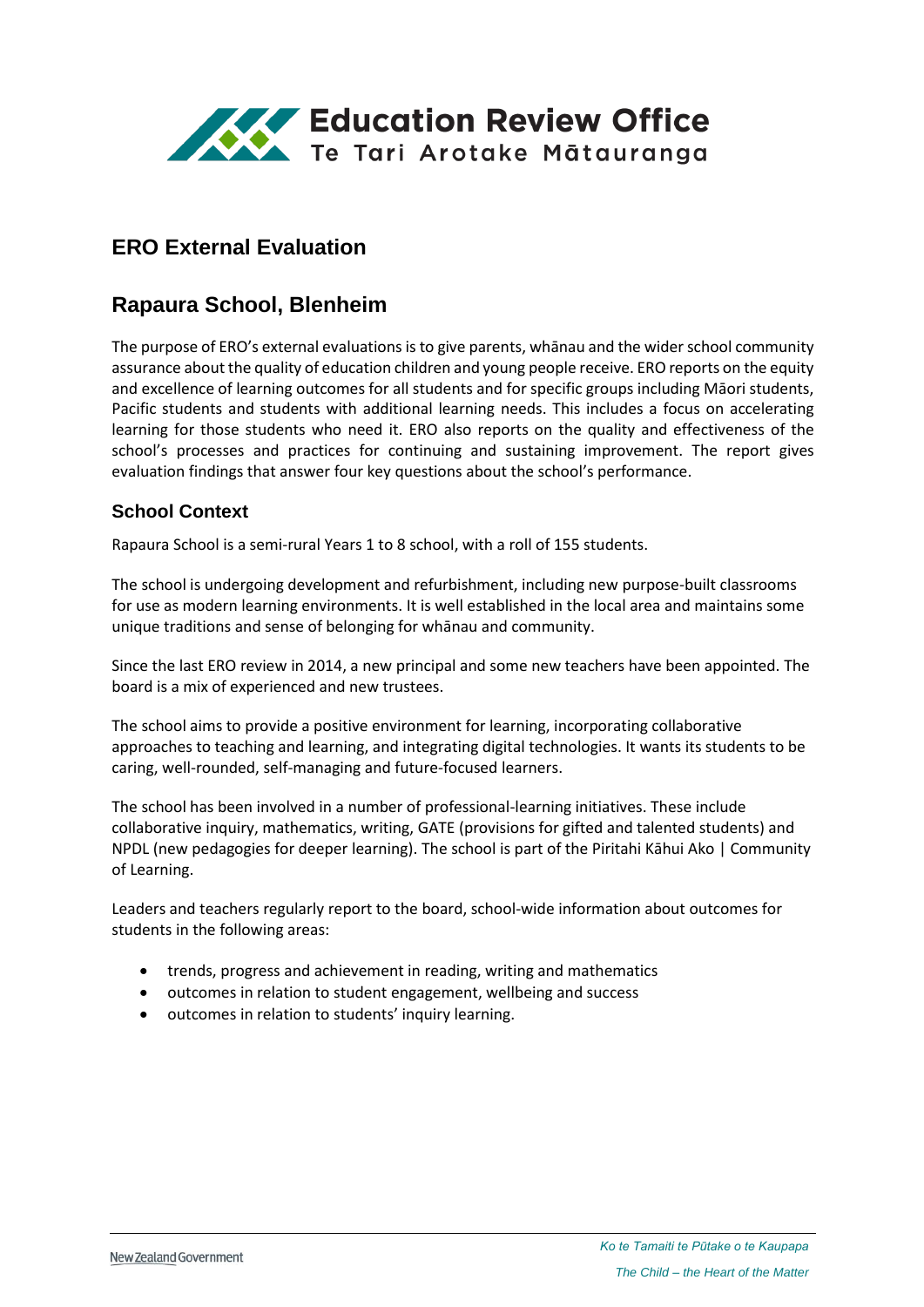## **Evaluation Findings**

## **1 Equity and excellence – valued outcomes for students**

### **1.1 How well is the school achieving equitable and excellent outcomes for all its students?**

The school is achieving equitable and excellent outcomes for all students very well.

The school has maintained increasingly high levels of achievement in reading, writing and mathematics over time for all groups of students, including Māori students.

The school has a range of evidence that indicates students are well supported in developing the school's valued outcomes, to be confident, articulate participants in their learning and life of the school.

#### **1.2 How effectively does this school respond to those Māori and other students whose learning and achievement need acceleration?**

The school responds very effectively to those Māori and other students whose learning and achievement need acceleration. For example, in 2016 it very successfully accelerated mathematics and reading achievement for most students in the target groups.

## **2 School conditions for equity and excellence**

#### **2.1 What school processes and practices are effective in enabling achievement of equity and excellence?**

The school has a strong priority for ensuring the individual needs of all students, particularly those students whose achievement requires acceleration, are met. All students with identified needs have action plans which are closely monitored and regularly reviewed in consultation with parents and whānau. There is shared responsibility for students' progress and achievement within and across teaching teams. The school works closely with local high schools to ensure transitions cater for individual student needs.

The positive school culture provides a safe and inclusive context for students' learning. Students' strengths, interests and needs are quickly identified and responded to. The school's 'REACH' values are evident across interactions between adults and students. There is a strong trust between teachers and students, which encourages openness and preparedness to take risks in learning. Staff collaborative inquiries significantly contribute to teacher success in accelerating student achievement.

The school benefits from the strong professional leadership of the principal and senior staff. Teachers are enthusiastic about their teaching and students' learning. These are supported by wellestablished structures and processes. Decisions for improvement made by teachers and school leaders are current and informed by a range of evidence, such as achievement information and survey data. The school's internal evaluation and teacher development programme are closely linked to students' learning and progress.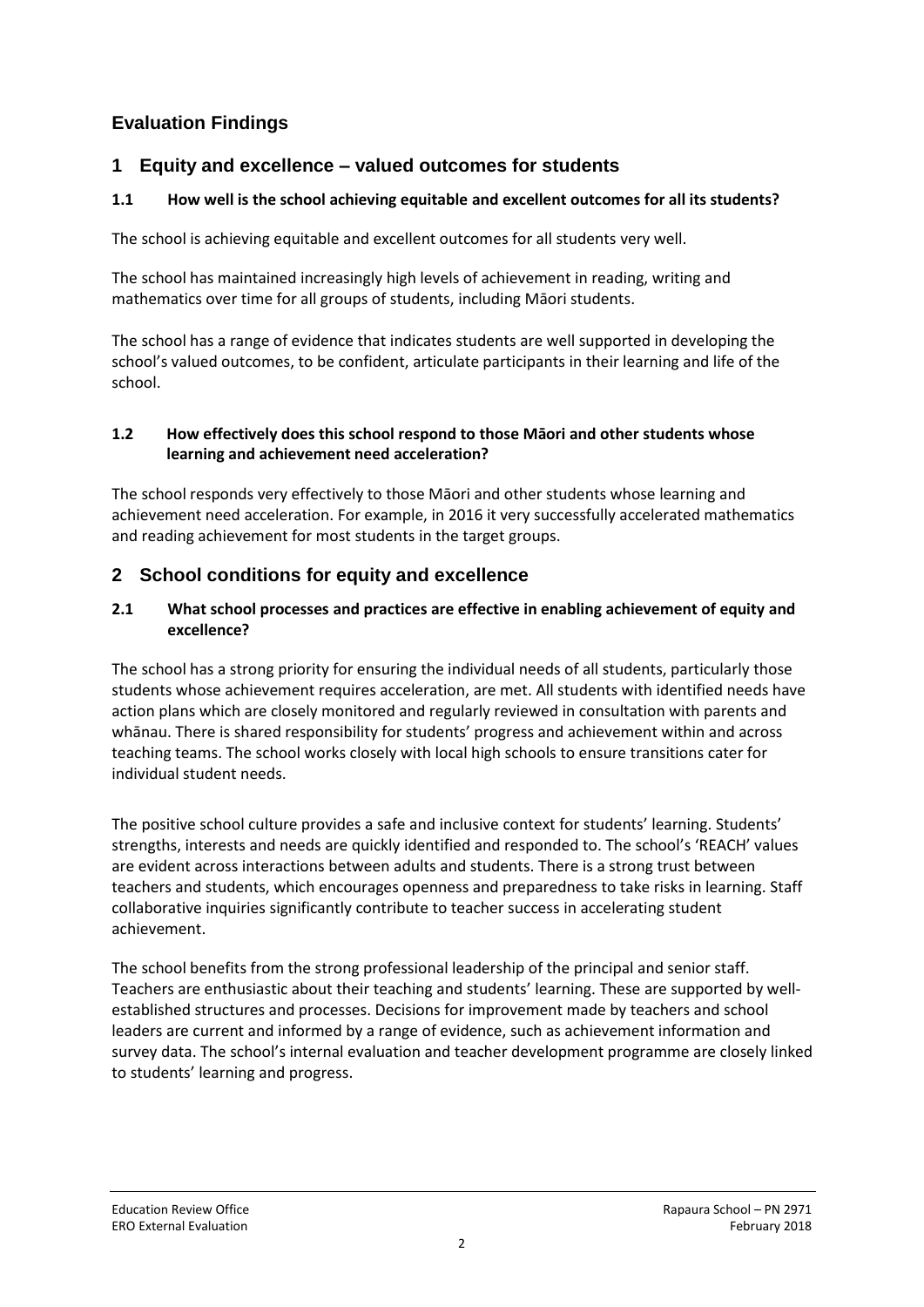The vision for students to be at the centre of learning is highly evident. The school's inquiry curriculum provides a significant platform for students to explore topics of learning that are meaningful to them. Students' voice is sought to inform improvement to learning programmes. The expectations for learning and achievement are made known and visible. Students have many opportunities to develop their key skills, competencies and leadership. This includes opportunities for students to lead whole-school activities, to be involved in the community and to pursue initiatives the students have created. The school's value for Māori language and culture is evident and being meaningfully integrated throughout the school. Māori students are supported to develop their language, culture and identity.

The school board of trustees has well-developed systems and processes for accountability and improvement. Trustees are well informed about student progress, achievement and engagement and use this to inform their decision making. The school engages well with parents, whānau and the school community. There are strong links between the school vision for student success, school strategic planning, and evaluations of effectiveness.

#### **2.2 What further developments are needed in school processes and practices for achievement of equity and excellence?**

School leaders have identified, and ERO agrees, that leaders and teachers need to:

- strengthen and inquire more deeply into the effectiveness of targeted teaching
- develop the quality of evaluative thinking applied to teacher inquiries
- continue to build culturally responsive practice and pedagogy, including a shared understanding of/for success as Māori
- more clearly show students' progress in developing their skills for deeper learning.

A next step for the board is to more closely align its planning and review processes to the cultural goals set for school development.

## **3 Board assurance on legal requirements**

Before the review, the board and principal of the school completed the ERO board assurance statement and self-audit checklists. In these documents they attested that they had taken all reasonable steps to meet their legislative obligations related to the following:

- board administration
- curriculum
- management of health, safety and welfare
- personnel management
- finance
- asset management.

During the review, ERO checked the following items because they have a potentially high impact on student safety and wellbeing:

- emotional safety of students (including prevention of bullying and sexual harassment)
- physical safety of students
- teacher registration and certification
- processes for appointing staff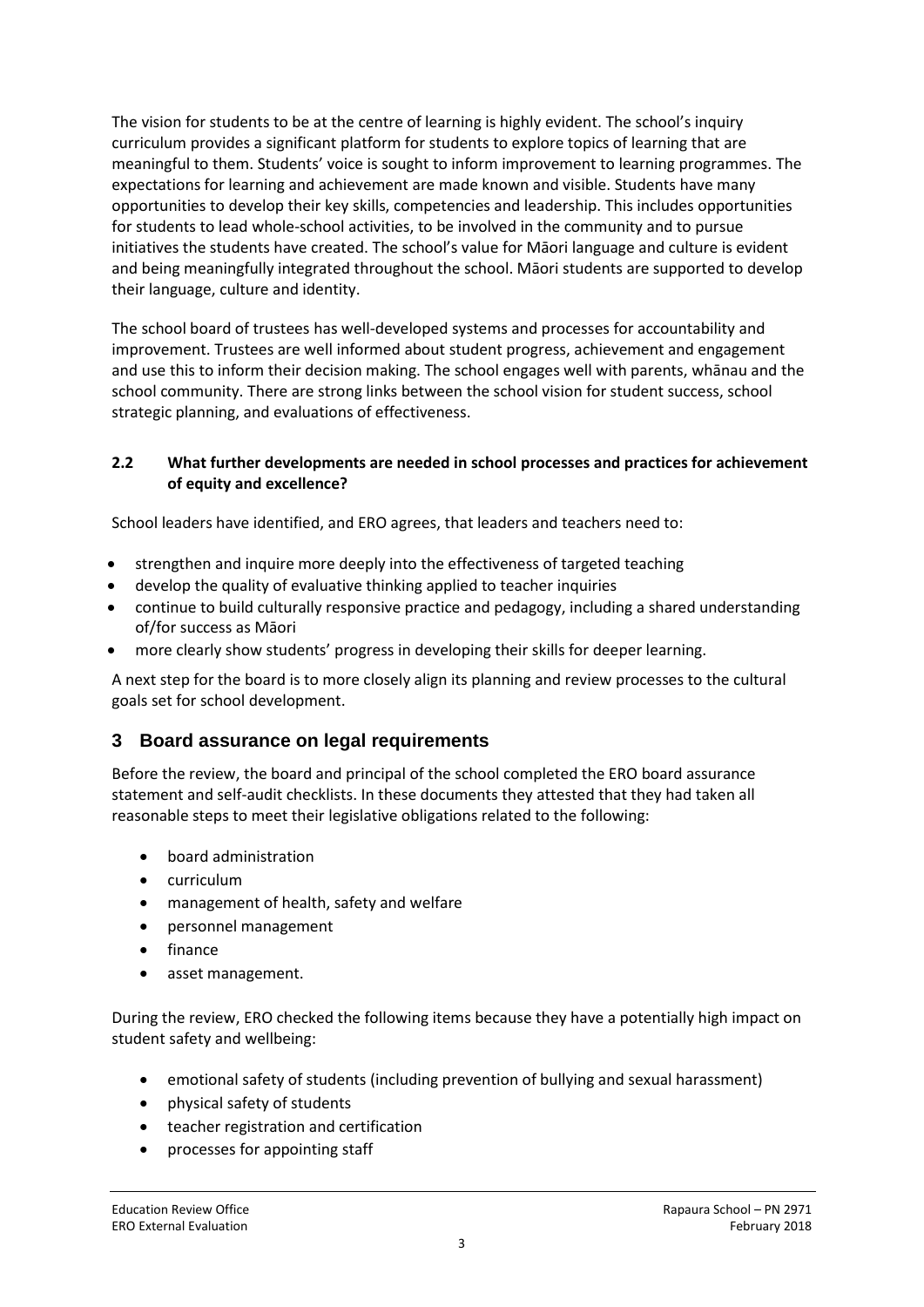- stand down, suspension, expulsion and exclusion of students
- attendance
- school policies in relation to meeting the requirements of the Vulnerable Children Act 2014.

## **4 Going forward**

#### **Key strengths of the school**

For sustained improvement and future learner success, the school can draw on existing strengths in:

- responsiveness to student needs
- its collaborative, collegial culture
- relational trust with and care for students and whānau
- strong professional and improvement-focused leadership.

#### **Next steps**

For sustained improvement and future learner success, development priorities are in its:

- inquiring more deeply into the impact of teaching and learning
- building school-wide capacity and capability for providing culturally responsive education for all students.

#### **ERO's next external evaluation process and timing**

ERO is likely to carry out the next external evaluation in four-to-five years.

Luslay Patterson

Dr Lesley Paterson Deputy Chief Review Officer Southern Te Waipounamu - Southern Region

21 February 2018